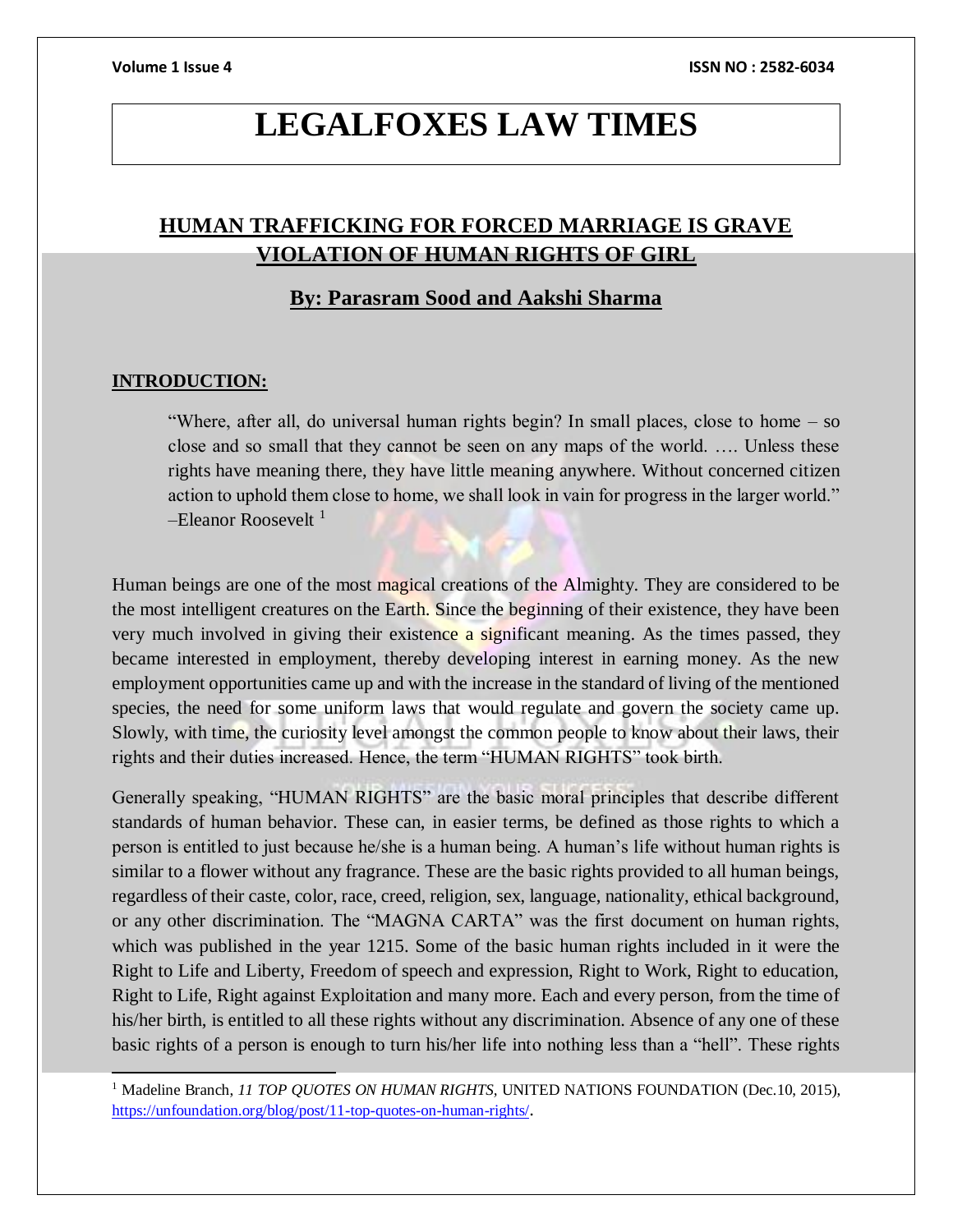are given to every human being irrespective of one's gender. Women possess equal entitlement to all these rights in the same way as men enjoy them. However, it can be very clearly observed that in the present times, women's rights are very commonly violated.

In the present research paper, the researcher would like to focus on the violation of basic human rights of women because of the very common practice of "HUMAN TRAFFICKING". The researcher would also like to highlight the main reasons of human trafficking. Out of those reasons, the focus shall be laid on "FORCED MARRIAGE" and its impact on the life of the girl.

The researcher would like to begin by first discussing the meaning of the keywords "TRAFFICKING", "HUMAN TRAFFICKING", "VIOLATION" and "FORCED MARRIAGE". This research paper will provide an insight to the readers into the reasons and, also the causes of the violation of human rights of girl. The researcher has used doctrinal research approach and secondary data to accomplish this research work.

## **HUMAN TRAFFICKING: A CRIME AGAINST HUMANITY**

"Trafficking", according to the Cambridge Dictionary, is defined as the act of buying or selling goods illegally. On the same lines, the word "HUMAN TRAFFICKING" can be defined as the buying or selling of people, or of making money from work they are forced to do, such as sex work. Human trafficking is one of the most heinous crimes against humanity. It destroys the very essence of the concept of human rights. The mirror of the humane values and morality turns opaque due to this practice of treating humans as goods or things. Trafficking in humans is a serious crime and is a grave violation of basic human rights. Every year, even every day, thousands of men, women and children are trafficked all over the world. The people who are trafficked are not only sold in their own countries, but are also illegally bought and sold abroad. In today's modern world, there is no single country where human trafficking has not spread its paws. The people involved in this crime can be considered as hungry lions, in search of their prey, and present in every nook and corner of the world.

Article 3, paragraph (a) of the "PROTOCOL TO PREVENT, SUPPRESS AND PUNISH TRAFFICKING IN PERSONS" defines trafficking in persons(also called Human Trafficking) as "the recruitment, transportation, transfer, harboring or receipt of persons, by means of the threat or use of force or other forms of coercion, of abduction, of fraud, of deception, of the abuse of power or of a position of vulnerability or of the giving or receiving of payments or benefits to achieve the consent of a person having control over other person, for the purpose of exploitation. Exploitation shall include, at a minimum, the exploitation of the prostitution of others or other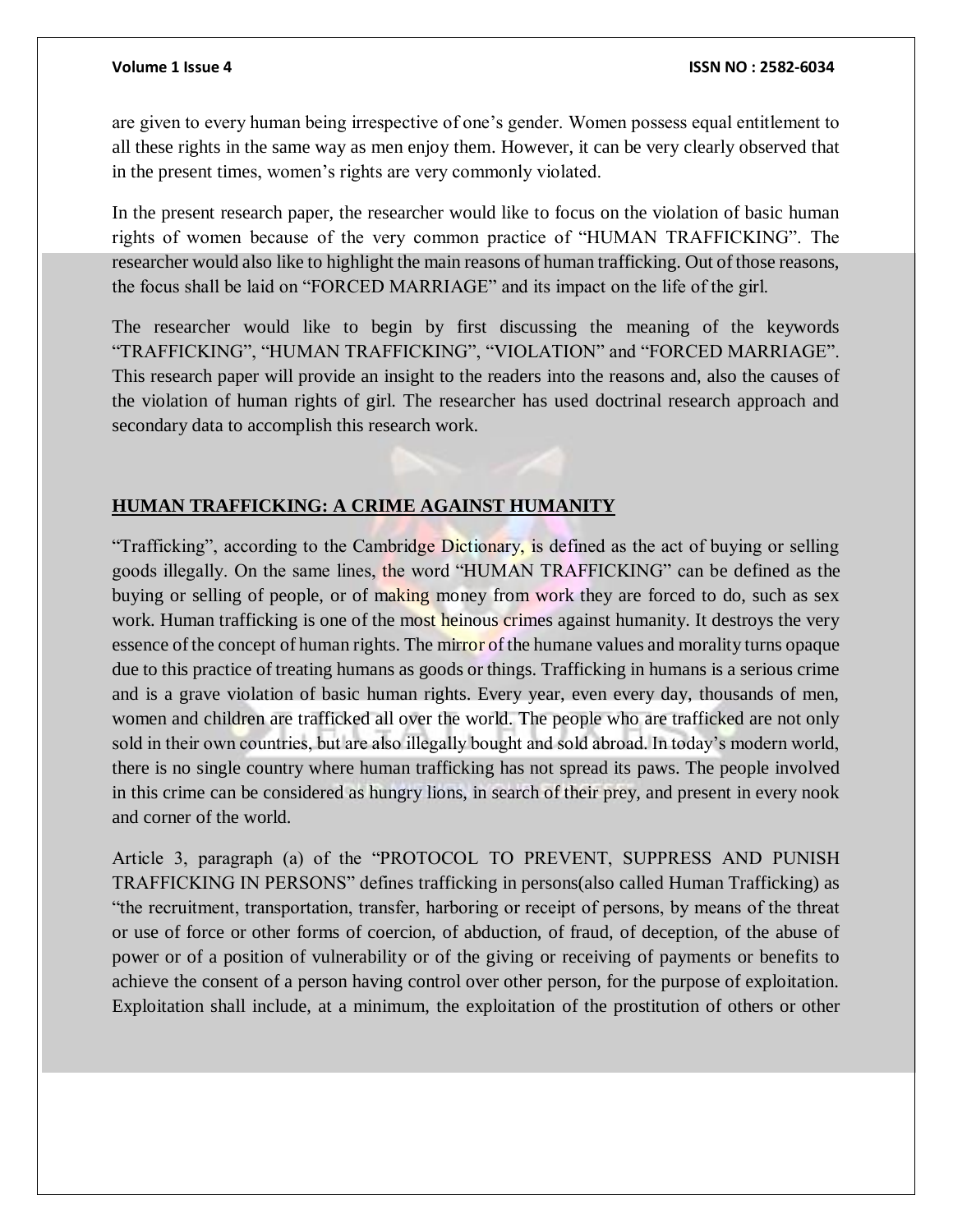forms of sexual exploitation, forced labor or services, slavery or practices similar to slavery, servitude or the removal of organs.<sup>2</sup>"

On reading the aforementioned definition, it becomes very clear that human trafficking is a very common crime that violates various human rights of an individual who is a victim to it. However, this heinous crime does not only cross the limits of law, but also tends to surpass all the boundaries of humanity. Morality seems to be lost from the world when one comes across the increasing number of cases of human trafficking all over the world. The victims of this very serious crime go through uncountable problems. They have to live in a very different environment than their own homes, thereby, losing their dignified way of living. Not only are they physically harassed, but also mentally tortured. They are forced to go through a lot of pain and stress, which ultimately leads in their being physically, mentally and emotionally unhealthy and unstable. It is very much apt to term HUMAN TRAFFICKING as the CRIME AGAINST HUMANITY. The researcher feels that one cannot be anywhere close to be able to express or understand the pain these victims face. This inhuman and immoral act has been carried on since the 13<sup>th</sup> century. The next part shall be focusing on the very significant parts out of a whole lot of history of this inhuman crime.

## **HISTORY OF HUMAN TRAFFICKING:**

The evil of HUMAN TRAFFICKING has its roots connected to the practice of slavery. It has a history of over 800 years, the sad part being that it still continues and no law has been able to curb it or prevent it entirely. Slavery had been in existence from even before the 1200s, however the initial cases came into light only in the 1400s. It was, at the time, a very common part of everyday life throughout the globe. It began with the European slave trading in Africa, where the Portuguese transported people from Africa to Portugal and used them as slaves. The next country in joining the practice by trading people from Africa to any other place was Britain. However, first cases of slavery in Britain did not come up until the 1950s. Not only Portugal and Britain, but various other countries like Spain, North America, Holland, France, Sweden and Denmark started trading individuals and hence, slavery began in its full swing during the 1600s.

Moving further, 1700 was the year when human trafficking for sexual purposes was first legally recognized using the term "white slavery". According to Kristina Kangaspunta, "white slavery" is "obtaining a white woman or girl - by the use of force, drugs, or by dishonesty – for sex which is unwanted by the woman or the girl". Slavery began to be discussed amongst international governments only after the illegalization of the Transatlantic Slave Trade in 1700. Slowly, over the years, slavery began to be seen as an offence, and so the first step towards criminalizing slave trade was taken by the United States in 1820. In spite of all these laws and conventions, the poison of slavery and human trafficking, especially trafficking of young girls and women, kept on spreading throughout all the countries of the world. In the 1900s, trafficking of children was the most common practice and was very widespread. Women and young girls were trafficked and used

 $\overline{a}$ <sup>2</sup><https://www.unodc.org/unodc/en/human-trafficking/what-is-human-trafficking.html> (As accessed on: Aug. 8, 2020).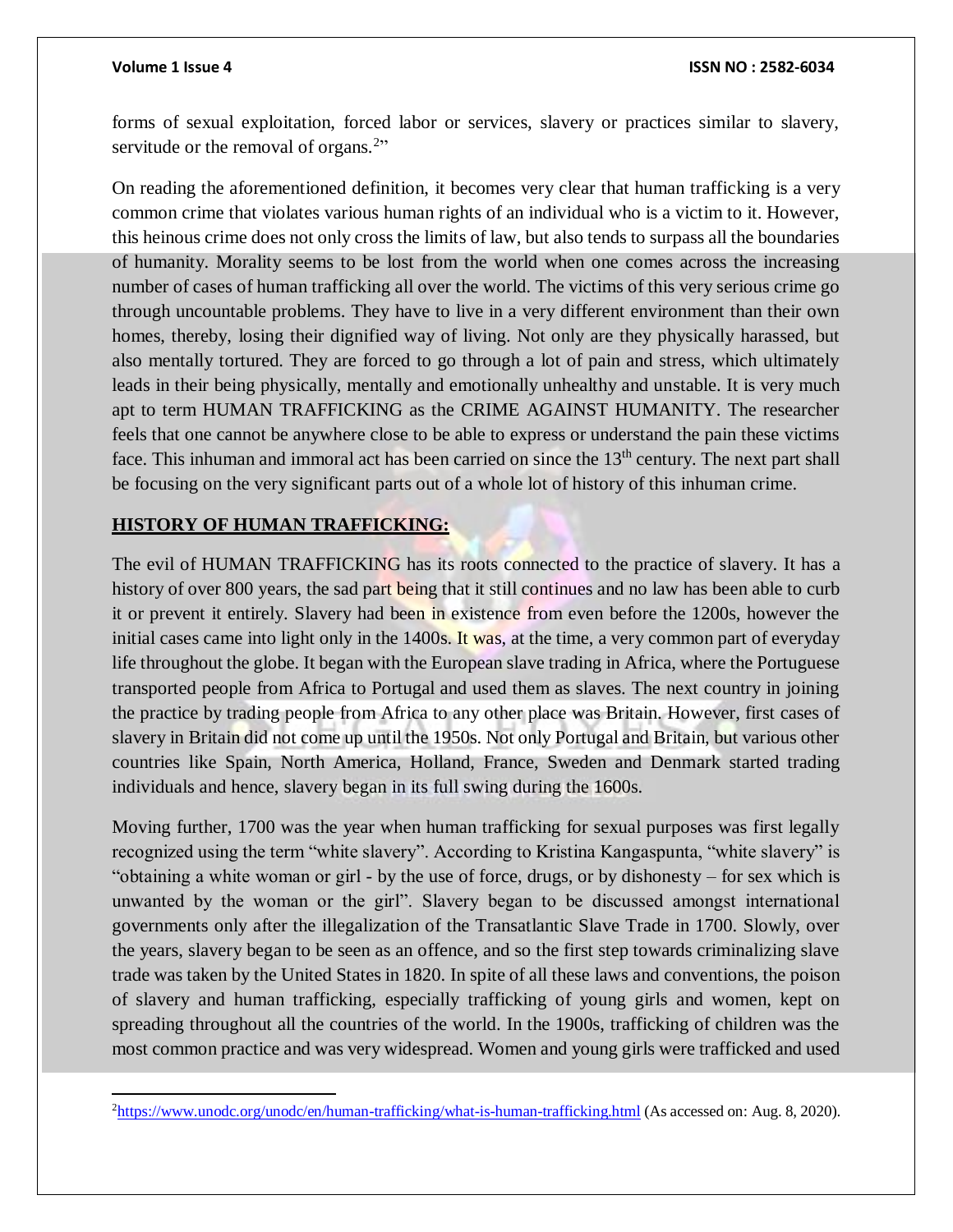### **Volume 1 Issue 4 ISSN NO : 2582-6034**

for sex, whereas men and boys were trafficked for forced labor without being paid. In 1904, the Kings and Queens in Europe signed an agreement – "The International Agreement for the Suppression of the White Slave Traffic". The agreement focused on preventing and criminalizing traffic of women and girls in their countries. Hence, 12 countries from across the globe joined hands together to sign the "International Convention for the Suppression of White Slave Traffic" in 1910. During the first half and the middle of the  $20<sup>th</sup>$  century, big colonial powers also took up various steps for the prevention of trafficking of women and young girls. The first step taken by any colonial power in this regard was the law passed by the British colonial government in Hong Kong which banned the buying and selling of girls as domestic slaves in 1923. The first worldwide recognized organization focusing on international issue of human trafficking, particularly, trafficking of young girls and women, was founded in 1927 after the First World War, and was called the "League of Nations". The terminology of "White Slave Traffic" was hence changed into "Traffic in Women and Children". Here, the category of "children" included both boys and girls.

Moving forward, in the very modern  $21<sup>st</sup>$  century, approximately 80% of the trafficking involves sexual exploitation and 19% involves labor exploitation. As per the data, there are approximately 20 to 30 million slaves (in other words, victims of human trafficking) in the world today.<sup>3</sup> After illegal drugs industry and arms trafficking, "human trafficking" is the third largest international crime industry. It reportedly generates a profit of \$32 billion every year, out of which \$15.5 billion is made in industrialized countries.<sup>4</sup>

### **TYPES OF HUMAN TRAFFICKING:**

Out of all the types, the three most common types of human trafficking are-

- **1.** Sex trafficking
- **2.** Forced labor
- **3.** Debt bondage

 $\overline{a}$ 

Forced labor, also called forced servitude, is the biggest sector of trafficking in the world, according to the U.S. Department of State.<sup>5</sup> Debt bondage is a type of human trafficking in which a person is forced to work so as to pay a debt.

EGAL FOXI

In the present research paper, the researcher wants to bring the reader's attention towards the crime of sex trafficking as taking place within the Indian territory. Undoubtedly, sex trafficking prevails in all the countries of the world and has a lot of reasons, but for the ongoing paper, the researcher has focused on one of the main reasons of this inhuman crime, i.e., forced marriage, in accordance with the Indian society.

<sup>3</sup> [https://sexualexploitatio.weebly.com/history-of-human-trafficking.html\(](https://sexualexploitatio.weebly.com/history-of-human-trafficking.html)As accessed on: Aug. 8, 2020).

<sup>4</sup> [https://sexualexploitatio.weebly.com/history-of-human-trafficking.html\(](https://sexualexploitatio.weebly.com/history-of-human-trafficking.html)As accessed on: Aug. 8, 2020).

<sup>&</sup>lt;sup>5</sup> <https://sf-hrc.org/what-human-trafficking> (As accessed on: Aug. 8, 2020).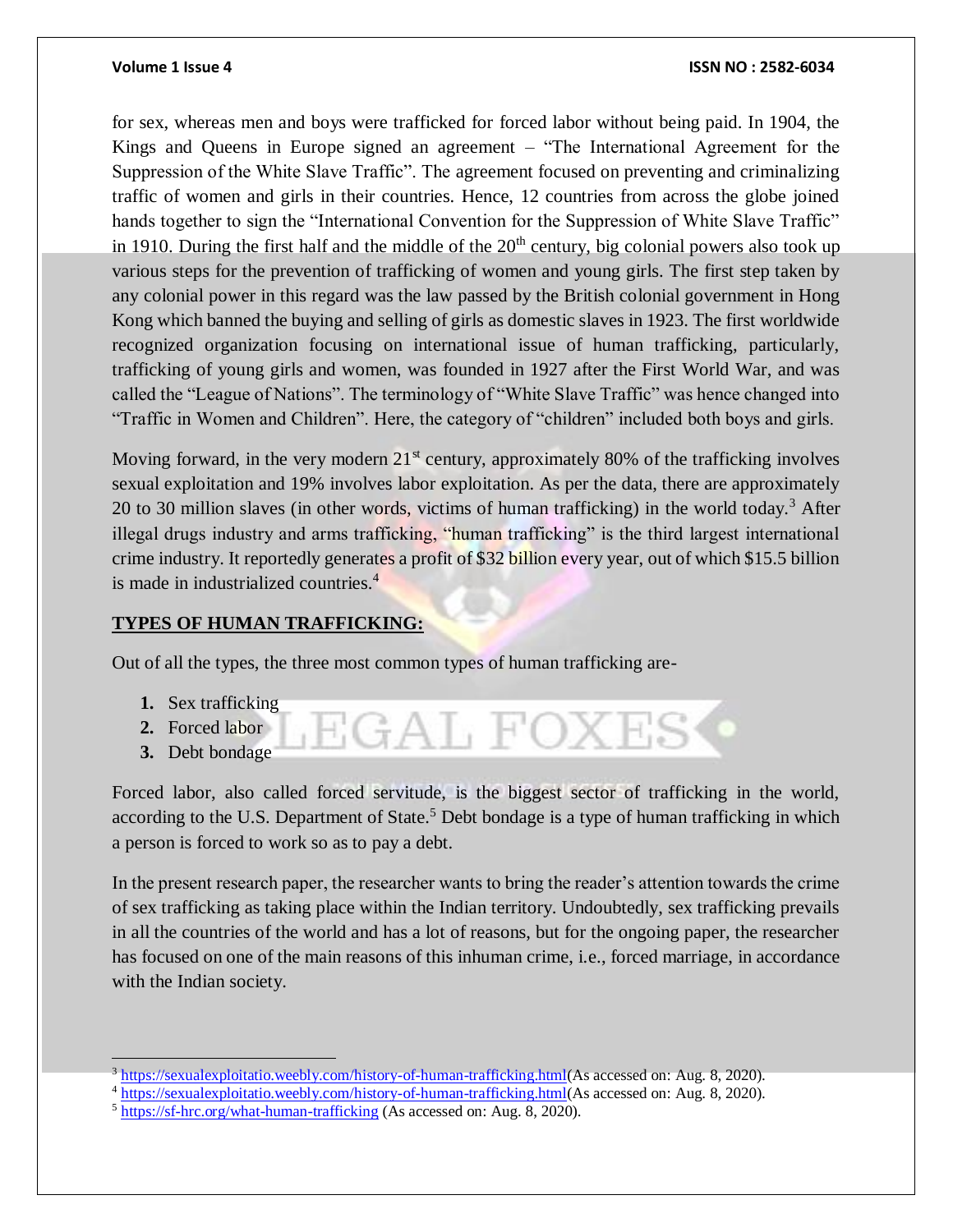$\overline{a}$ 

### **SEX TRAFFICKING IN INDIA:**

Human trafficking, especially sex trafficking, is a global problem. It has destroyed the lives of almost about 35 million people worldwide. According to the Walk Free Foundation (an Australian non-profit organization), 14 million of these modern slaves are in India.<sup>6</sup> The history of sex trafficking or sex slave trade in India dates back to very old times. It remarked its presence and came up more vibrantly in the British times. The modern incarnation of sex trafficking began showing up when the high rates of syphilis, in the  $19<sup>th</sup>$  century, made the British administrators pass the Cantonment Act and the Contagious Diseases Act. These acts commercialized sex for British soldiers. For this, Indian women were brought to the camps or areas and were submitted to treatment regularly. The women used for this purpose were not allowed to marry and had no other profession. These women were trapped in the vicious circle of sex trafficking and had no other option and even no way of going out. Today, most of the sex trafficking in India happens domestically. A total of 80% of the human trafficking across the world is done for sexual exploitation and the rest is for bonded labor. India is considered as the hub of this crime in the entire continent of Asia. Human trafficking is very closely related to kidnappings. Usually, children are first kidnapped and then sold or trafficked. As per the statistics of the government, in every eight minutes, one child goes missing in our country. In 2011, about 35,000 children were reported missing and more than 11,000 out of these were from West Bengal.<sup>7</sup> Many of the cases of sex slave trade are not even reported. Hence, the actual statistics can be much higher.

Sex trafficking affects women and children, especially young girls, at large. It forces them to get involved in commercial sex acts. In the U.S., any child (especially a girl child) under the age of 18 involved in commercial sex is considered to be a sex trafficking victim. Approximately 1 million children are exploited in the commercial sex slave trade per year. Sex trafficking mainly involves women forced into prostitution. This is just one aspect of this heinous crime. Women and small girls, usually belonging to poor backgrounds and poor cities, are bought and sold illegally for the purposes of sexual exploitation, begging, soliciting, or for forced marriages.

Trafficking of women and girls in India is usually done for acquiring sexual pleasures and for various motives. One such motive of women or girl trafficking is FORCED MARRIAGE. It has been explained in detail in the further parts of this research paper.

### **FORCED MARRIAGE AS A PURPOSE OF HUMAN TRAFFICKING:**

Each individual, irrespective of one's sex, has the right to choose one's life partner. A person has the right to choose whom to marry, when to marry, or if to marry at all. Going by the Indian traditions, marriage is regarded to be the purest tie between two individuals. Many centuries ago,

<sup>6</sup> Teresa Canteros, *INDIA HAS A SEX TRAFFICKING PROBLEM, AND IT'S WORSE THAN YOU THINK*, (September 17, 2015), Updated on May 15, 2018[, https://allthatsinteresting.com/human-trafficking-india](https://allthatsinteresting.com/human-trafficking-india). <sup>7</sup>Ramandeep Kaur, *HUMAN TRAFFICKING IN INDIA MUST END*, (Mar. 13, 2015),

<https://www.mapsofindia.com/my-india/society/human-trafficking-in-india-must-end> .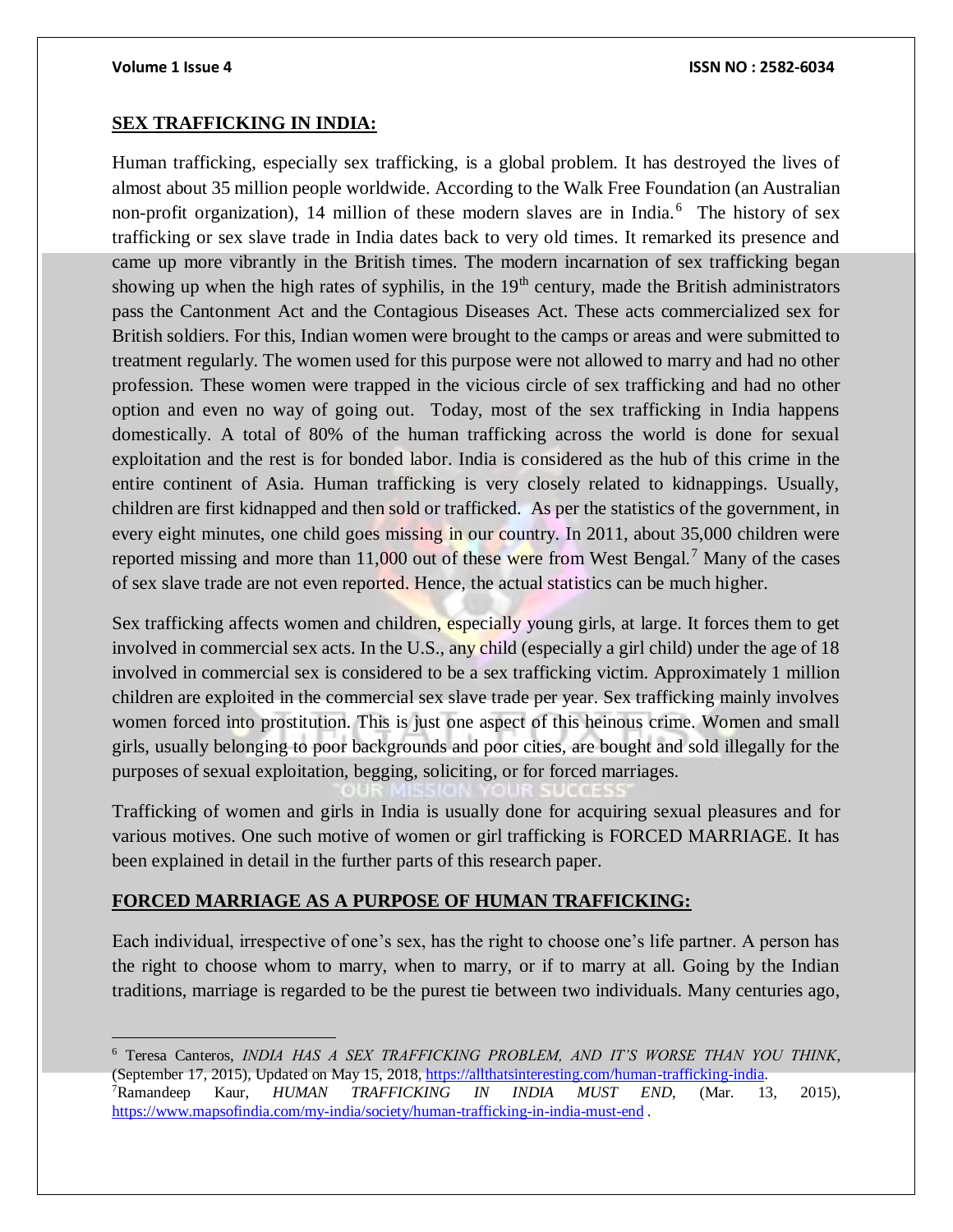### **Volume 1 Issue 4 ISSN NO : 2582-6034**

civilized societies recognized one of the basic instincts of all, i.e., the need for having a companion, a partner with whom one could share anything and everything. According to the Hindu beliefs, "marriage" is an institution that can help an individual to find the right path in life and can also make life less complex. The need for companionship also arises because individuals, undoubtedly, require a "soul mate", a "life partner" who is by his/her side in all the phases of life, be it the days full of happiness or the worst days of one's life. According to the ancestral viewpoint, the institution of marriage brings happiness not only in the lives of the two individuals tying this knot, but also in the lives of their families. Marriage is also regarded to be the purest type (or kind) of institution of the modern society. In all the religions, marriage has got a sacred place, for example according to Hinduism, "marriage" (called "shaadi") between two souls is a very pure affair that continues for more than a single lifetime. On the same lines, according to Islamic scholars, no doubt marriage is a highly recommended act, it becomes obligatory whenever there is a chance for a person falling into sins. The sanctity of marriage in Islam can be highlighted through the following lines of the Prophet-"No house has been built in Islam more beloved in the sight of Allah than through marriage."<sup>8</sup> Marriage is considered to be beneficial due to many reasons, such as, it is a very common belief that marriage enhances the value of the prayers. It is also a very common belief (and has been proved through many studies) that married people remain healthy physically, mentally, socially and emotionally. This is the religious view of marriage.

However, the Sociological view of Marriage is quite different. According to Karl Marx, marriage is an institution formed to protect the ownership of property by the bourgeois. He was of the view that the institution of marriage came into existence just to have the legitimate ownership of property, and due to this very reason, polygamy was discarded and bigamy came up as a tradition. Marxists strongly believe that marriage is a way of limiting a woman's desire and is performed so as to limit the women and to confine them to the four walls of the house. For the new form of society to arise, human beings would have to learn to respect each other and to consider themselves as valuable, marriage being the best way of doing so. Thus, it was believed, and is still a common belief among the Marxists, that men and women would have to reach a point where they would make a contract among themselves to live together, the contract being formed on mutual terms and conditions. Hence, in Marxist view, "marriage" is both an institution and a contract as well.

There cannot be a single definition attributed to this institution of marriage. Various scholars and sociologists all over the world have tried to define (or describe) marriage as per their own individual perceptions. Some of the definitions are as under:

**1.** According to Encyclopedia Britannica, "Marriage is a physical, legal and moral union between man and woman in complete community life for the establishment of a family."<sup>9</sup>

<sup>8</sup><https://www.al-islam.org/islamic-marriage-handbook-syed-athar-husayn-sh-rizvi/importance-marriage-islam> (As accessed on Aug. 8, 2020).

<sup>9</sup>Puja Mondal, *MARRIAGE: CHARACTERISTICS AND TYPES OF MARRIAGE,*  <http://www.yourarticlelibrary.com/marriage/marriage-characteristics-and-types-of-marriage/6177> (As accessed on Aug. 8, 2020).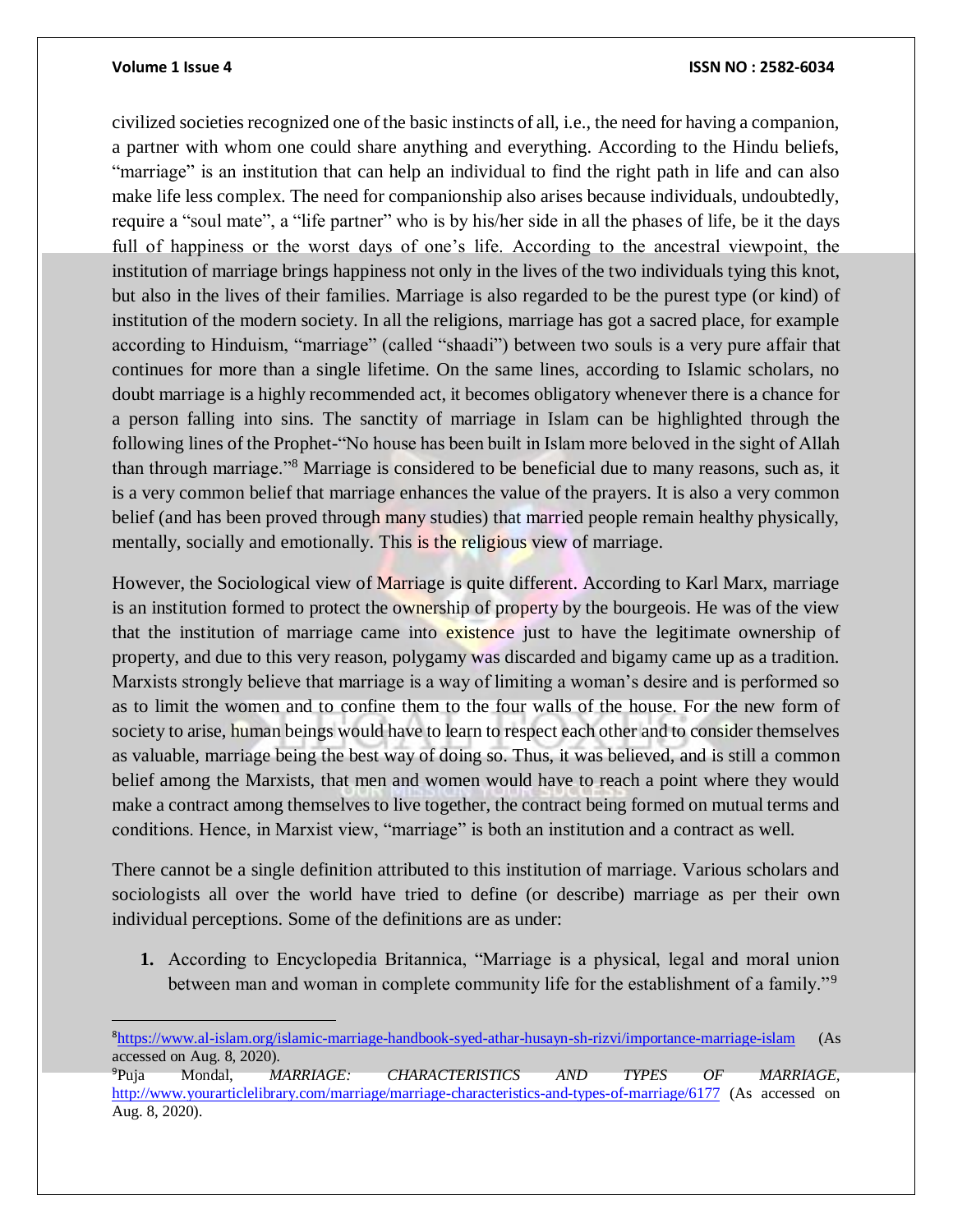- **2.** According to Malinowski, "Marriage is a contract for the production and maintenance of children."<sup>10</sup>
- **3.** Edward Westermarck in his famous book 'History of Human Marriage' defined, "Marriage is a relation of one or more men to one or more women which is recognized by customs or law and involves certain rights and duties both in case of parties entering into the union and in case of children born of it."<sup>11</sup>
- **4.** According to H.M. Johnson, "Marriage is a stable relationship in which a man and a woman are socially permitted without loss of standing in community to have children."<sup>12</sup>
- **5.** According to Lowie, "Marriage is a relatively permanent bond between permissible mates."<sup>13</sup>
- **6.** According to Horton and Hunt, "Marriage is the approved social pattern whereby two or more persons establish a family."<sup>14</sup>
- **7.** According to Hoebel, "The complexes of social norms that define and control the relations of a mated pair to each other their kinsmen, their offspring and their society at large." <sup>15</sup>

Through all these above-mentioned definitions, it is clear that marriage is not only a biological relationship, but also a psychological, cultural and a social affair. It can be attributed as a special kind of relationship between permissible mates. It, generally, is a social affair that consists of rules and regulations which define all the rights, duties and privileges of husband and wife towards each other.

One of the basic characteristics of the institution of marriage is that it requires the consent of both the individuals going to engage in this institution. Without the consent of any one of the parties, marriage is not, or rather not, regularized. Marriage of two individuals is accepted by the society only if it is done after mutual consent of both the going-to-be life partners. However, over the years, the sanctity of marriage has continuously seen a decline. This has been due to a rise in the practice of **"FORCED MARRIAGE"** in the Indian society. Forced marriage is one of the main purposes of human trafficking, especially sex trafficking. Women and young girls, those usually from an economically weaker background, become a victim of the crime of forced marriage.

In general language, marriage is said to be "forced", if an individual is deprived of his/her right of choosing his/her own life partner and is forced to be a life partner of an unwanted person. Forced marriage is when one faces various pressures from others, e.g., physical pressure to marry, social pressure to choose a particular person as a life partner, emotional or psychological pressure etc. The FORCED MARRIAGE UNIT defines "forced marriage" as: "A forced marriage is where one or both people do not (or in cases of people with learning disabilities, cannot) consent to the

 $\overline{a}$ 

 $10$  supra, note 10, at page 6.

 $11$  supra, note 10, at page 6.

 $12$  supra, note 10, at page 6.

 $13$  supra, note 10, at page 6.

 $14$ supra, note 10, at page 6.

 $15$  supra, note 10, at page 6.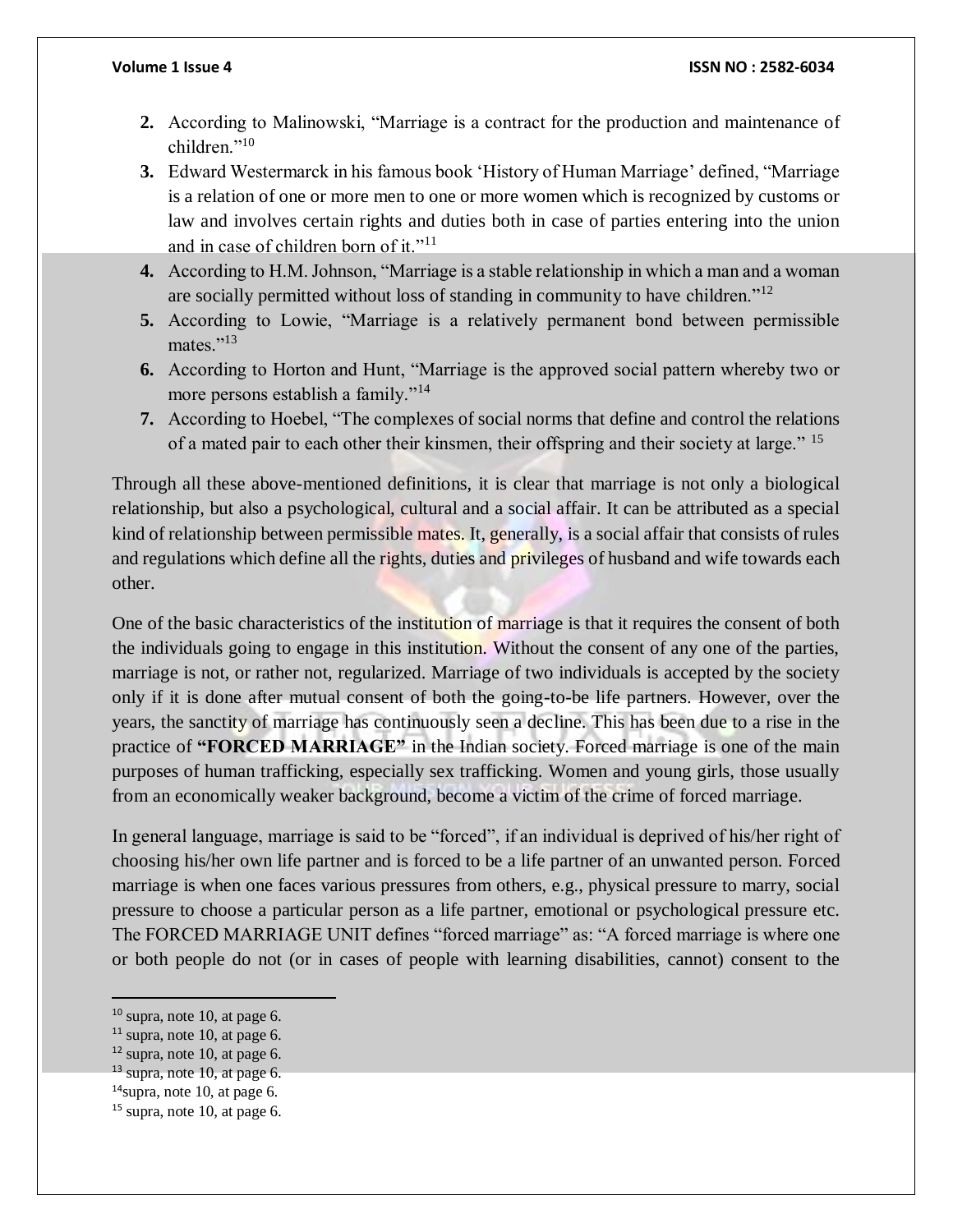### **Volume 1 Issue 4 ISSN NO : 2582-6034**

marriage and pressure or abuse is used. It is an appalling and indefensible practice and is recognized in the UK as a form of violence against women and men domestic/child abuse and a serious abuse of human rights."<sup>16</sup> Forced marriage in India, most often, occurs when the girl (rather the woman) is forced to marry a man against her will. It includes pressure building on the bride. This pressure put on the girl to marry a person without her consent includes physical (like threats, emotional blackmailing, etc.), emotional and psychological factors. Poverty and lack of knowledge amongst women about their rights and duties is also a factor. Various methods of pressure building are used to make a girl marry a person forcefully. Some of the ways are life threats, sexual abuse, threats of violence, physical violence, sexual violence and many others. Emotional blackmailing and psychological pressure building can also be included in the means through which a girl is married into another family forcefully. The readers are very well aware that poverty and lack of basic education are some of the biggest problems faced by our nation in today's modern era. Many a times, the girls and women of the economically poor families are highly pressurized to marry a man much older to their age or a man they do not want to marry by their will. The girls are emotionally tortured and blackmailed. The people involved in the crime of forced marriage usually pick girls of poor families or those who are illiterate, as these girls are highly emotion-driven and do all the unwanted acts as well if emotionally blackmailed. Some of the many ways of emotionally blackmailing a girl are by constantly telling her that she is a burden on her family, by continuously making her believe that she is useless and her existence means nothing. The girl is made to feel that she is a shame and cannot do anything. It has been witnessed many times that in addition to all these ways, many times the girls from the rural or backward areas are first kidnapped, and are then sold (and bought) illegally for various reasons, the most prominent being to marry the girl forcefully.

## **REASONS OF FORCED MARRIAGE:**

Even though we say that India is heading towards a bright future, yet the evil of forced marriage still haunts the Indian society as a whole. The discrimination between men and women (or boys and girls) becomes clearly visible when the boy or the man is given full liberty to choose his life partner, but the girl or the woman does not enjoy such liberty in its full form. Not only adult women, but the young girls below the age of 18 are also forced into marriage. There are various reasons of forced marriage, some of them as under:

- 1. Forcing a girl to marry to fulfill the sexual desires of the man.
- 2. Forcing a girl into marriage only to treat her as a laborer or a house worker (maid).
- 3. Forced marriage, sometimes, also takes place so as to get a part in the wealth of the rich groom.
- 4. Forcing a marriage so as to extend family links.

 $\overline{a}$ 

5. Girls or women are also forced to marry so as to control their unwanted behavior and to control their sexuality.

<sup>16</sup> <https://rightsofwomen.org.uk/get-information/family-law/forced-marriage-law/> (As accessed on Aug. 8, 2020).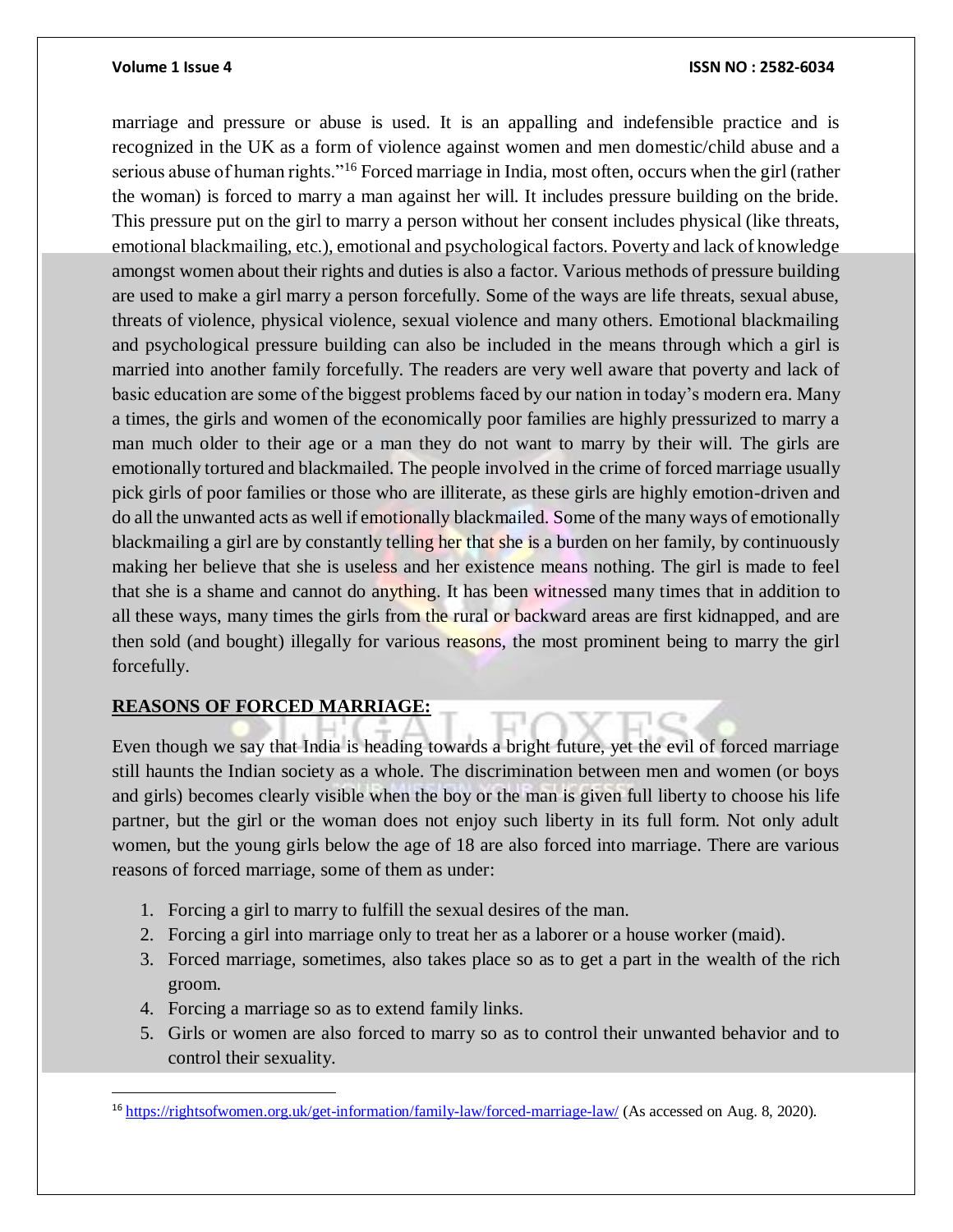6. Marriage is also forced, sometimes, to keep the wealth in the extended family.

The most prominent reason out of all these is the fulfillment of sexual desires of the person. It has been witnessed that most of the times, a man of older age falls for the appearance of a particular girl, and then to fulfill his sexual desires, he forces the girl's family and the girl to form the tie of marriage with him and his family. In lieu of the marriage, the family of the girl is promised a part in the property or the wealth of the man. This, usually, happens, with the girls or women belonging to poor families, who are made to agree to do anything so as to make their families financially stable. This type of marriage, then, forces the girl to come into a physical relationship with her "forced" husband against her will, hence giving a rise to "MARITAL RAPE". Though marital rape cases come up in a large number in the Indian courts, yet India is one of the thirty-six countries that still have not criminalized marital rape. However, one step in this direction was taken by the honorable Supreme Court, when the apex court criminalized unwilling sexual contact with a wife between fifteen and eighteen years of age.

## **RIGHTS VIOLATED DUE TO THE CRIME OF FORCED MARRIAGE:**

The practice of forced marriage is no less than a heinous crime. Various basic human rights of women are violated due to this practice. The researchers here intend to focus on some of the very basic and main human rights of women that are violated because of the practice of forced marriage.

## i. VIOLATION OF RIGHT TO EQUALITY:

Article 14 of the Constitution of India states that "The State shall not deny to any person equality before the law or the equal protection of the laws within the territory of India." This article prohibits any kind of discrimination on the basis of creed, color, sex, religion and gender. However, the practice of FORCED MARRIAGE takes away this fundamental right of equality from women and girls, in a way that men are given the opportunity of choosing their partners but woman and girls are not. Hence, it directly violates the Right to Equality as guaranteed by the constitution.

### **IR SUCCESS** ii. VIOLATION OF RIGHT TO FREEDOM:

The Constitution of India guarantees all its citizens the right to live freely. This has been enshrined in Article 21 of the Constitution. It states that no person shall be deprived of his life and personal liberty by the State except as per the procedure established by law. This right has a very wide scope and is not just about living, but about a "decent living". This Right to Life has been, over the years, more widely interpreted and now is usually termed as the Right to Dignified Life. However, the practice of FORCED MARRIAGE takes away this right from the victims, here, women. Young girls or women are forced to live with someone not of their choice and hence go farther away from living a dignified life.

## iii. VIOLATION OF RIGHT TO PERSONAL LIBERTY:

This is one of the rights enshrined under Article 21 of the Constitution of India. However, it needs a separate mention as this is the right which is mostly violated due to the practice of FORCED MARRIAGE. A young girl or a woman is first forcefully married to a man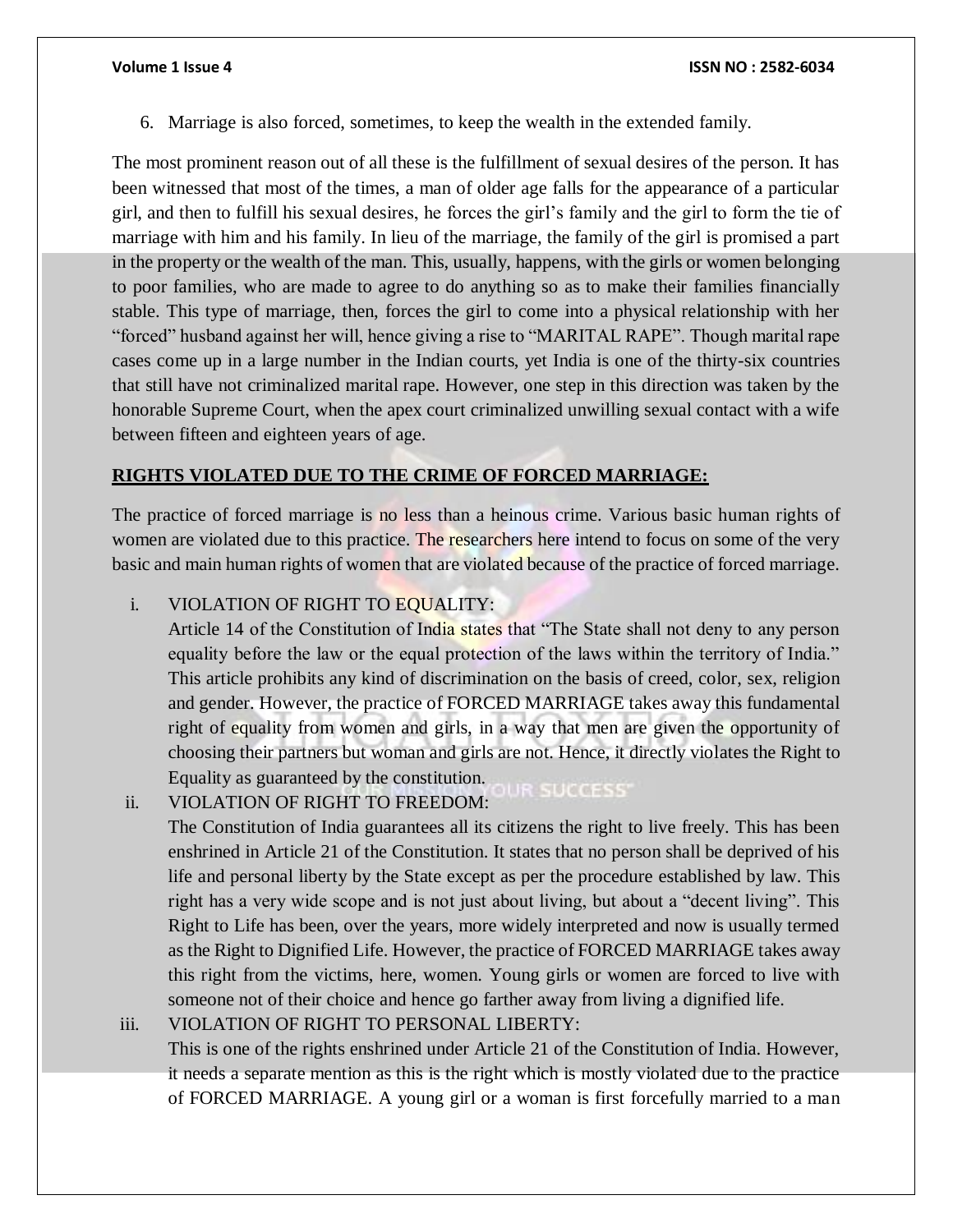she does not want to. This violates her freedom ad her right to choose her own life partner. Hence, in turn, it is a direct violation of her right to personal liberty.

The evil of FORCED MARRIAGE does not only lead to the violation of basic human rights of the victim girl or woman, but also, in many cases, leads to a more heinous and serious crime of MARITAL RAPE. However, the Exception 2 of Section 375 of the Indian Penal Code clearly fails to convict husbands if they rape their own wives.

Therefore, while talking about FORCED MARRIAGE, the evil of MARITAL RAPE should also be talked about. Laws and legislations should be improved and made stricter so as to convict the criminals of both these evils. The last part of this research paper shall put some focus on the various laws and legislations that can be used by the victims to get justice. Also, it throws light on what changes should be made in the present laws.

## **LAWS AND LEGISLATIONS:**

Forced Marriage is something that involves a very wide range of criminal offences. It becomes very important for the courts to provide justice and legal protection to the victims of this practice (which has now turned into a crime). Contrary to the earlier times when women and girls were merely considered as objects and were not given rights and freedoms, the modern period has seen a drastic change. Women and girls, now, are considered as a separate legal entity and are provided justice, whenever required. As mentioned above, talking about forced marriage makes it essential to think over marital rape as well. MARITAL RAPE has not yet been considered a crime in India, which needs to be changed. It needs to be criminalized and various laws present in India need to be changed.

Talking about FORCED MARRIAGE, there are various ways through which the victims can demand justice from the courts. Different countries also have ways of providing justice to these victims. For instance, in England and Wales, a FORCED MARRIAGE PROTECTION ORDER (FMPO) is a way by which the forced marriage victims can get justice. It is a type of injunction which prevents the person from doing various things, such as, using violence, contacting the victim directly or indirectly and various others. On the same lines, India should also have a strict law against forced marriage to prevent more heinous crimes like that of MARITAL RAPE. There are various acts that protect women form such crimes, examples being "The Protection of Women from Domestic Violence Act" and the "Sexual Harassment of Women at Workplace (Prevention, Prohibition and Redressal) Act. However, various others such as Exception 2 of Section 375 of the Indian Penal Code needs to be amended as it fails to prevent marital rape and affects the physical, mental, social and emotional health of women adversely.

## **CONCLUSION AND SUGGESTIONS:**

The researcher would like to conclude the research paper by reiterating the topic and emphasizing on it by using the points mentioned above. "Human trafficking for forced marriage is the grave